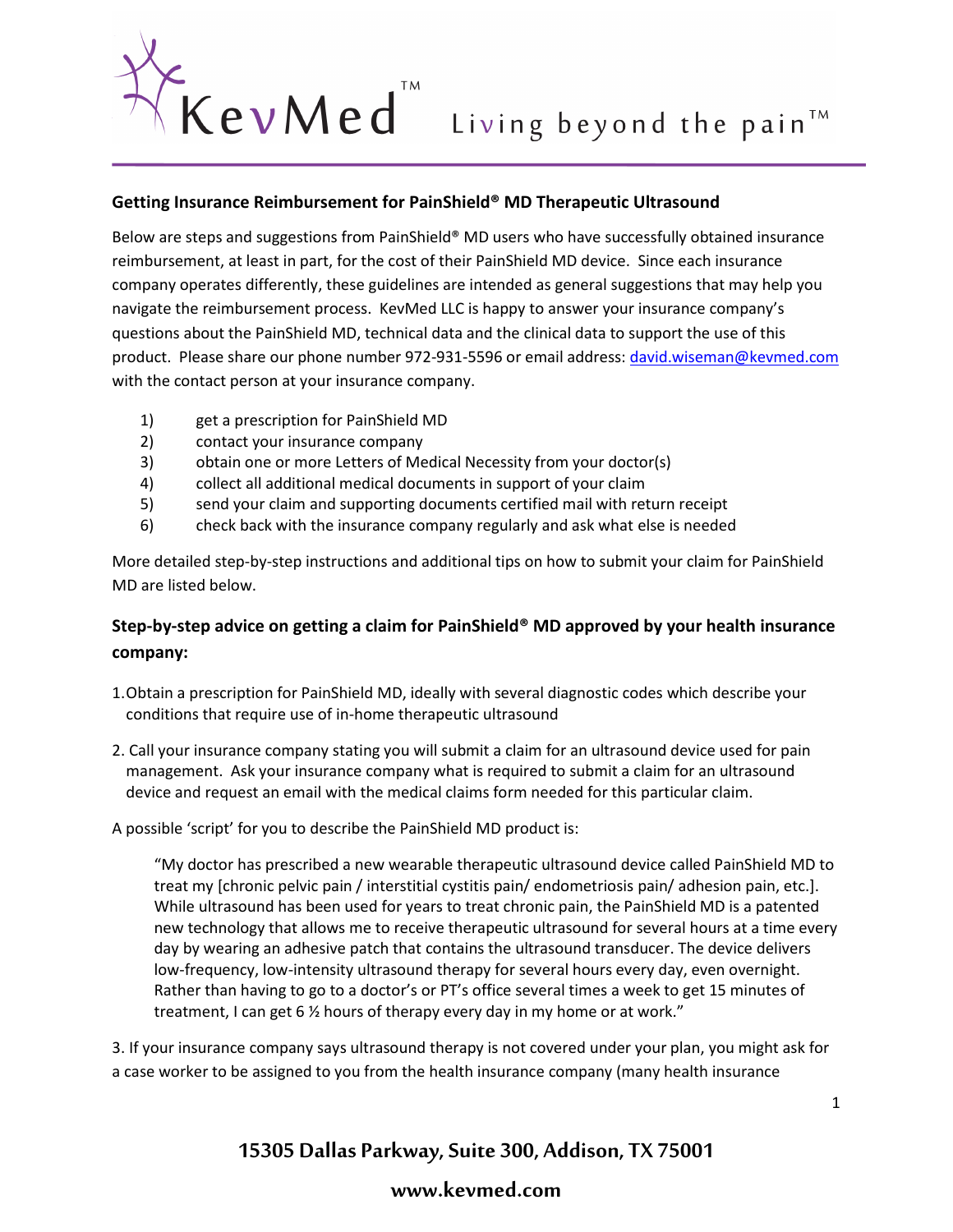# $K$  e  $v$  M e d<sup><sup>TM</sup> Living beyond the pain<sup>TM</sup> companies have case workers, but may not assign one unless you ask). Having a case worker often helps</sup>

getting a claim approved.

4. Obtain Letters of Medical Necessity from each medical professional (pain specialist, OBGYN / proctologist, GP, surgeons, physical therapist, massage therapist). Letters of Medical Necessity should include:

- all diagnostic codes with definitions for the diagnoses you have received
- procedure code for ultrasound used for pain management: In the USA, the procedure code for in-office ultrasound is 97035
- background of the medical professional writing the Letter of Medical Necessity
- history between the medical professional and the patient (dates and nature of treatment for each visit to the medical professional)
- explanation why ultrasound is medically necessary for the management of your chronic pain
- if applicable, include a statement that ultrasound has ALREADY been used and has been helpful in pain management for the patient

5. Gather all your medical files from every doctor and medical facility relating to your claim from as far back as possible. Include information regarding ultrasound, how it has worked for you in the past and how it is 'medically necessary' to have an ultrasound unit in your home for your continued pain management. Ensure that everything you submit for your claim is directly related to conditions that PainShield MD treats. Include any data that may show the insurance company the cost of current treatments, such as monthly pain medication, which may be significantly reduced with the use of PainShield MD for pain management.

6. Photocopy everything you plan to submit to the insurance company, then highlight every date, diagnostic code, procedure code, tests and results and all other items that support the claim for PainShield MD.

7. Organize all of the highlighted documents by date (Letters of Necessity, EMGs, op-reports, nerve blocks, physical therapy notes, chiropractic notes, massage therapist notes, OBGYN / proctologist notes, etc.). This makes it simple for the health insurance company to have a complete and detailed overview of your medical history related to this claim.

8. Photocopy every document in the claim again as now it is well organized with highlighted parts to make the documents supporting your claim simple to follow.

9. Send your claim via certified mail or some other method that allows tracking. Due to time limits between the date of the PainShield MD purchase and submission date for your claims, tracking your mail is important to ensure you don't miss any deadlines due to mail being 'lost' in the system.

**15305 Dallas Parkway, Suite 300, Addison, TX 75001**

# **www.kevmed.com**